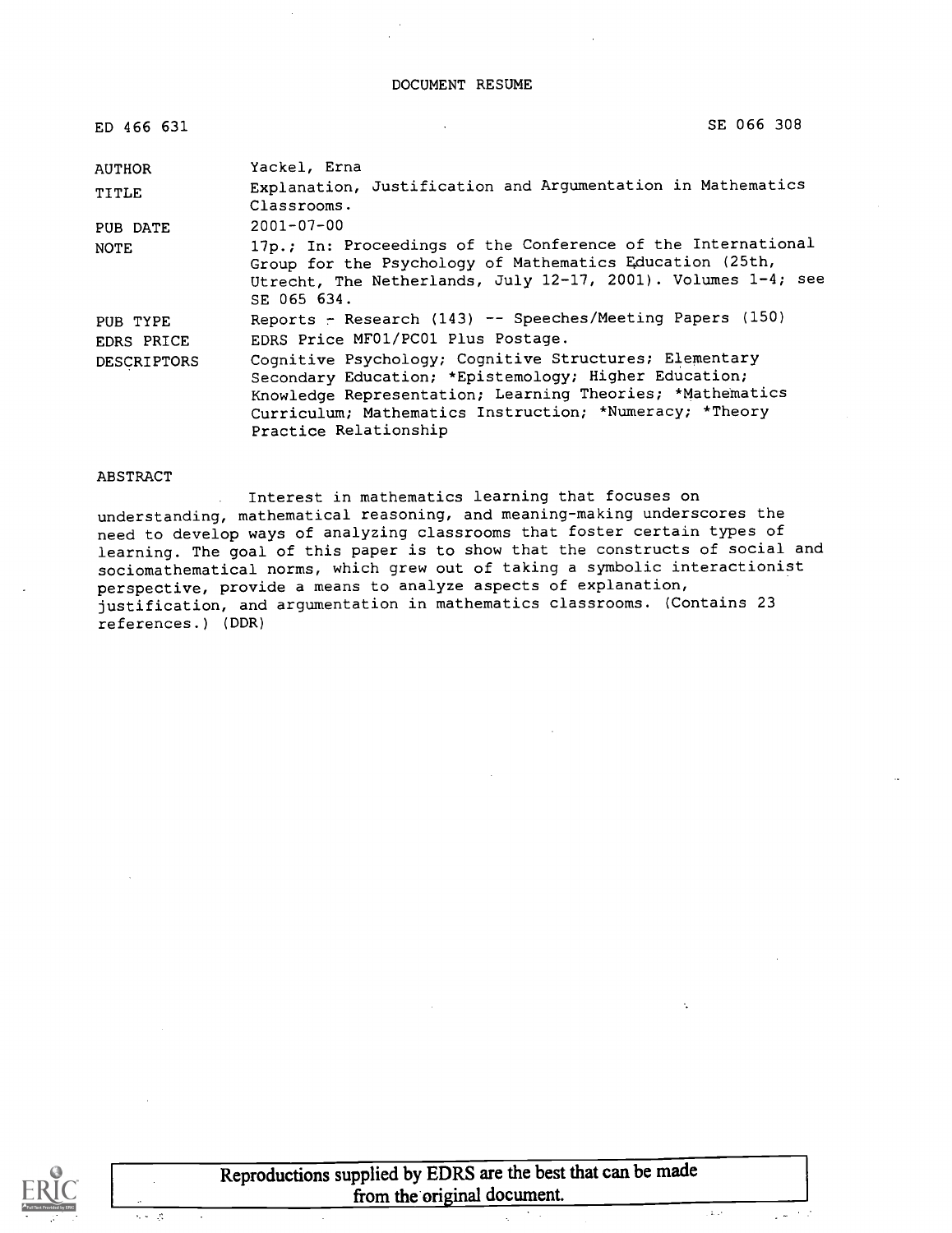#### EXPLANATION, JUSTIFICATION AND ARGUMENTATION IN MATHEMATICS CLASSROOMS

Erna Yackel Purdue University Calumet

Abstract: Current interest in mathematics learning that focuses on understanding, mathematical reasoning and meaning-making underscores the need to develop ways of analyzing classrooms that foster these types of learning. In this paper, I show that the constructs of social and sociomathematical norms, which grew out of taking a symbolic interactionist perspective, and Toulmin's scheme of argumentation, as elaborated for mathematics education by Krummheuer, provide us with a means to analyze aspects of explanation, justification and argumentation in mathematics classrooms, including means through which they may be fostered. In addition, I use the example of current research in a university-level differential equations class to show how these notions can inform instruction in higher-level mathematics.

In his plenary address to PME in 1994, John Mason said,

I have long concluded that it is very hard to say anything new that has not been said more eloquently elsewhere.... I see working on education not in terms of an edifice of knowledge, adding new theorems to old, but rather as a journey of self discovery and development in which what others have learned has to be reexperienced by each traveller, re-learned re-integrated and re-expressed in each generation. (p. 177)

He went on to say that "All you can do, if you really want to be truthful is to tell a story" (p. 177).

My purpose in this paper is to tell a story that intends to capture something of what I have experienced and learned about explanation, justification and argumentation from a variety of mathematics classrooms that I have studied. At the same time, I intend to explain why I am telling you this story—what significance this story might have for someone else. In this regard, I am following the approach that Streefland (1993) took when he said that by analyzing his experiences, in his case in instructional design, his goal was to take what was an *after*-image for him and make it possible for that to become a pre-image for someone else working in the same arena. Similarly, my intention is to specify various aspects of explanation, justification and argumentation that have emerged from my analyses of classrooms so it becomes possible for others to use these aspects to inform their future efforts in mathematics education research and practice.

#### Background

The research activity that my colleagues and I have been engaged in is classroom based and involves conducting classroom teaching experiments that range from six weeks to an entire school year or university term. It involves developing

PME25 2001 1 - 9

# ED 466 631

PERMISSION TO REPRODUCE AND DISSEMINATE THIS MATERIAL HAS BEEN GRANTED BY



TO THE EDUCATIONAL RESOURCES INFORMATION CENTER (ERIC) 1

- U.S. DEPARTMENT OF EDUCATION<br>Office of Educational Research and Improveme **EDUCATIONAL ALGOURGES INFORMATION**<br>EDUCATIONAL RESOURCES INFORMATION
- CENTER (ERIC)<br>
This document has been reproduced as<br>
received from the person or organization<br>
originating it.
- Minor changes have been made improve reproduction to quality.
- Points of view or opinions stated in this<br>document do not necessarily represent<br>official OERI position or policy.

BEST COPY AVAILABLE

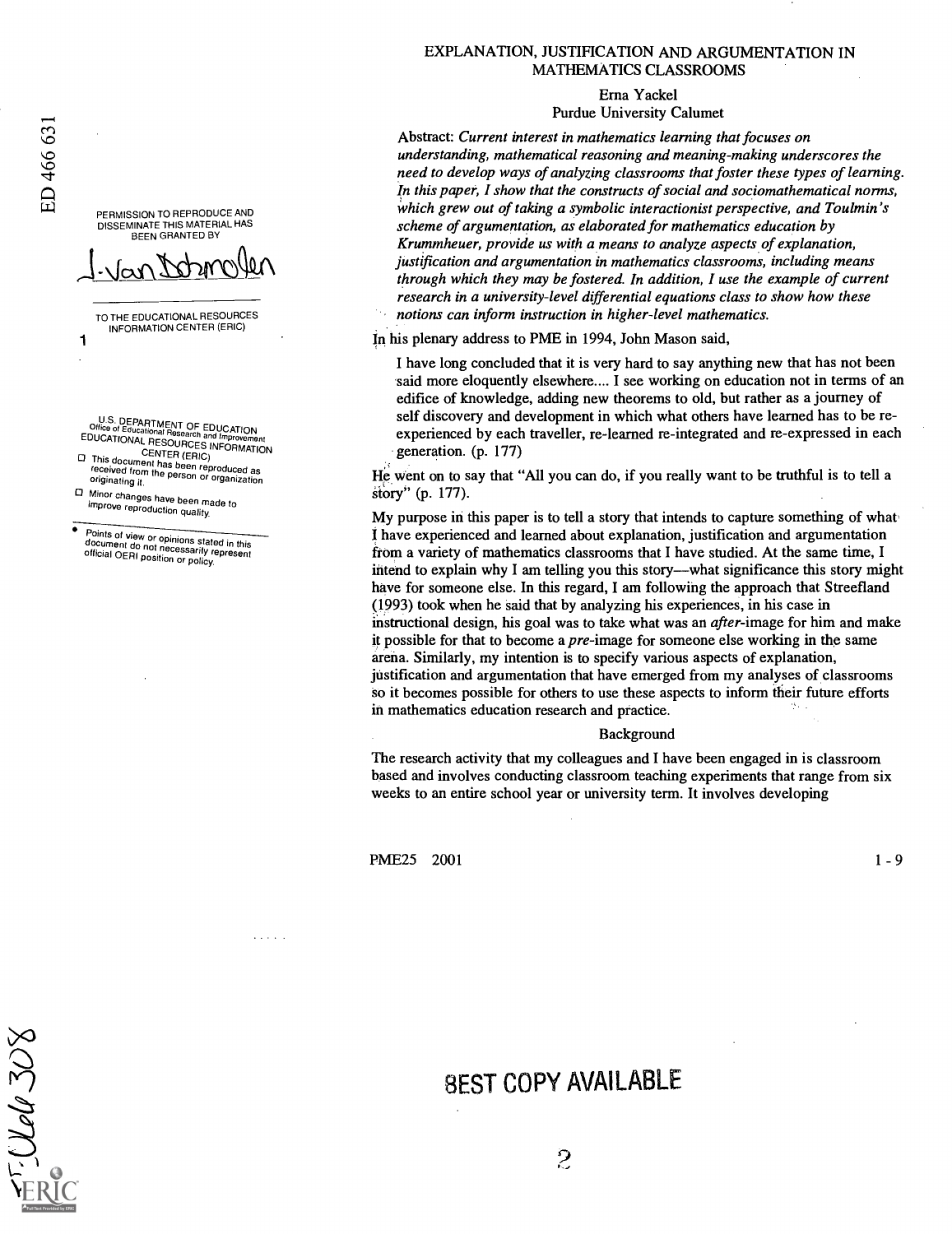instructional sequences and approaches as well as investigating teaching and learning as it occurs in the classroom. In this type of research, called developmental or design research (Cobb, Stephan, McClain, & Gravemeijer, in press; Gravemeijer, 1994), the researchers conduct ongoing analyses of classroom activity and use the results to inform instructional planning and decision making. It also involves retrospective analyses that attempt to explain the nature of the learning that took place and to explicate significant aspects of the learning situation.

Through analyzing these teaching experiments, we' have come to understand the importance of taking into account the social aspects of learning, including social interaction (Cobb, Yackel, & Wood, 1989; Yackel, Cobb, Wood, Wheatley, & Merkel, 1990; Yackel & Rasmussen, in press; Yackel, Rasmussen, & King, 2001). We have developed an interpretive framework for analyzing classrooms and we have explicated theoretical constructs within that framework in terms of our experiential base (Cobb & Yackel, 1996; Yackel & Cobb, 1996). Two constructs that are particularly relevant to issues of explanation, justification and argumentation are social norms and sociomathematical norms. Our investigations have pointed to the importance of these two constructs in clarifying both the functions that explanation, justification and argumentation serve and the means by which they might be fostered in the classroom. Further, the constructs of social and sociomathematical norms have been useful in clarifying how we might think of explanation, justification and argumentation in mathematics classrooms where understanding and meaning-making are the focus of instruction. In addition, in previous work, I have documented that children as young as second grade engage in explanation advances as the school year progresses. Finally, I have argued (Yackel, 1997) that we can use Toulmin's argumentation scheme, as elaborated for mathematics education by Krummheuer (1995), as a methodological tool to demonstrate how learning progresses in a classroom.

All of these ideas were originally developed as a result of research in elementary school classrooms. A legitimate question is whether or not any of these results, including such constructs as social and sociomathematical norms, are useful in analyzing higher-level (including university-level) mathematics instruction in which the constraints are (or are perceived to be) different from those in the elementary grades. This question is particularly relevant since the amount of research at higher levels of mathematics instruction remains relatively small.

In this paper, I first discuss symbolic interactionism as a theoretical framework. Next, I explain what I mean by explanation and justification and discuss normative aspects of mathematics classrooms relative to explanation and justification. Then I describe how Toulmin's argumentation scheme can be used as a methodological tool

<sup>&</sup>lt;sup>1</sup> In using we I am referring to various colleagues that I have worked with to conduct and analyze teaching experiments over the past decade and a half including Paul Cobb, Terry Wood, Koeno Gravemeijer, Diana Underwood Gregg, Chris Rasmussen, and Karen King.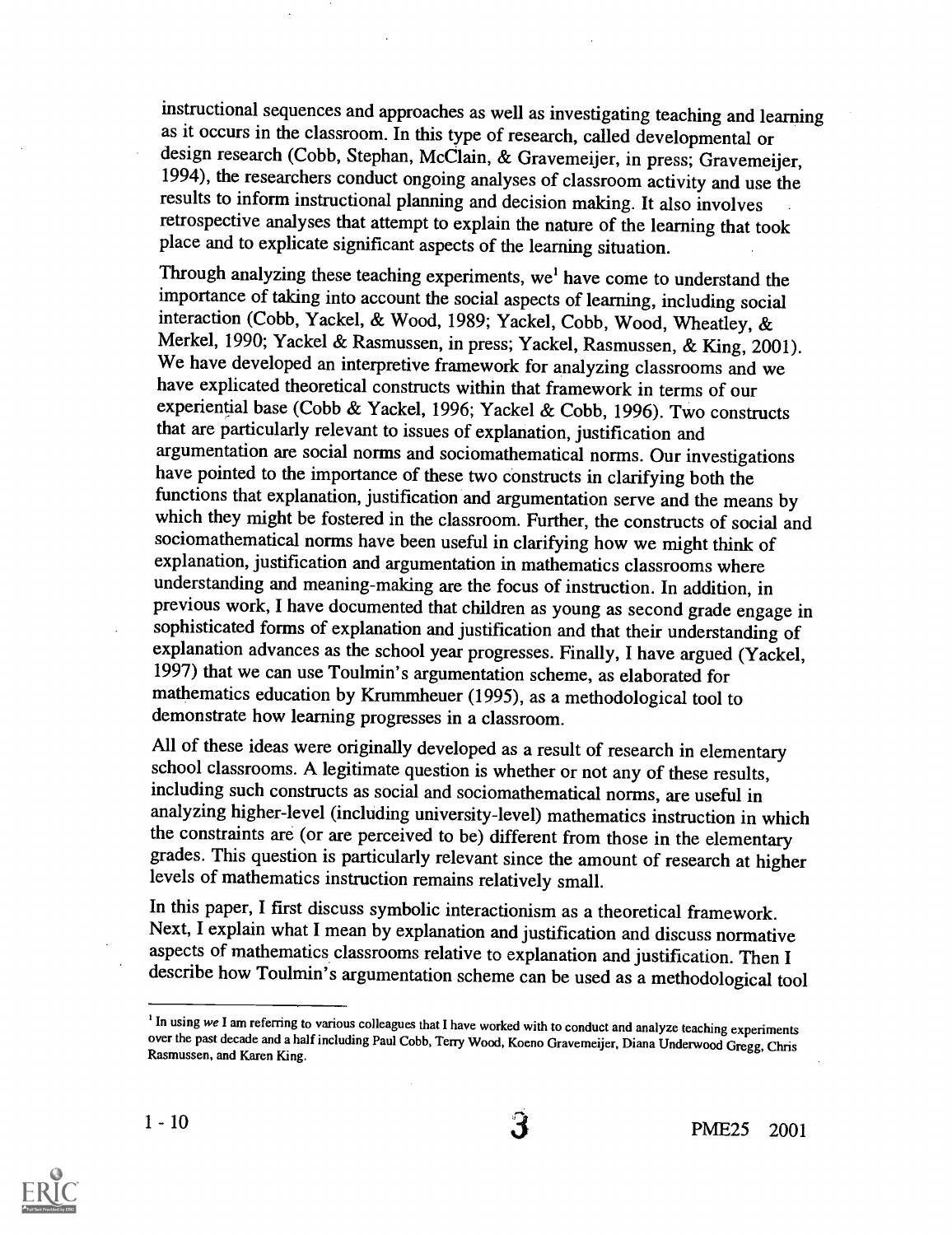to document learning in the classroom. I then discuss how this approach to<br>argumentation can be used to explicate the teacher's role in the classroom. Finally, I<br>show how these ideas, which are after-images of research co

Theoretical Framework<br>In previous attempts to investigate explanation, justification and argumentation in mathematics classrooms, we have found it useful to take a symbolic interactionist<br>perspective. Of the various approaches to social interaction, we have taken symbolic<br>interaction as a theoretical lens for two reasons. Firs of individual learning (Cobb & Bauersfeld, 1995). Second, as Voigt (1996) points<br>out, the symbolic interactionist approach is particularly useful when studying<br>students' learning in inquiry mathematics classrooms<sup>2</sup> becaus

Mead, John Dewey and others and has been developed extensively by Herbert<br>Blumer (1969). One of its defining principles is the centrality given to the process<br>of interpretation in interaction. To put it another way, the po take account of (interpret) what the other is doing or about to do. Each person's<br>actions are formed, in part, as she changes, abandons, retains, or revises her plans<br>based on the actions of others. In this sense, social

 $\frac{1}{2}$  ,  $\frac{1}{2}$  ,



 $^{2}$  I follow Richards (1991) in using the label *inquiry* mathematics classrooms to describe those classrooms in which students engage in genuine mathematical discussions with each other and with the teacher. See Yackel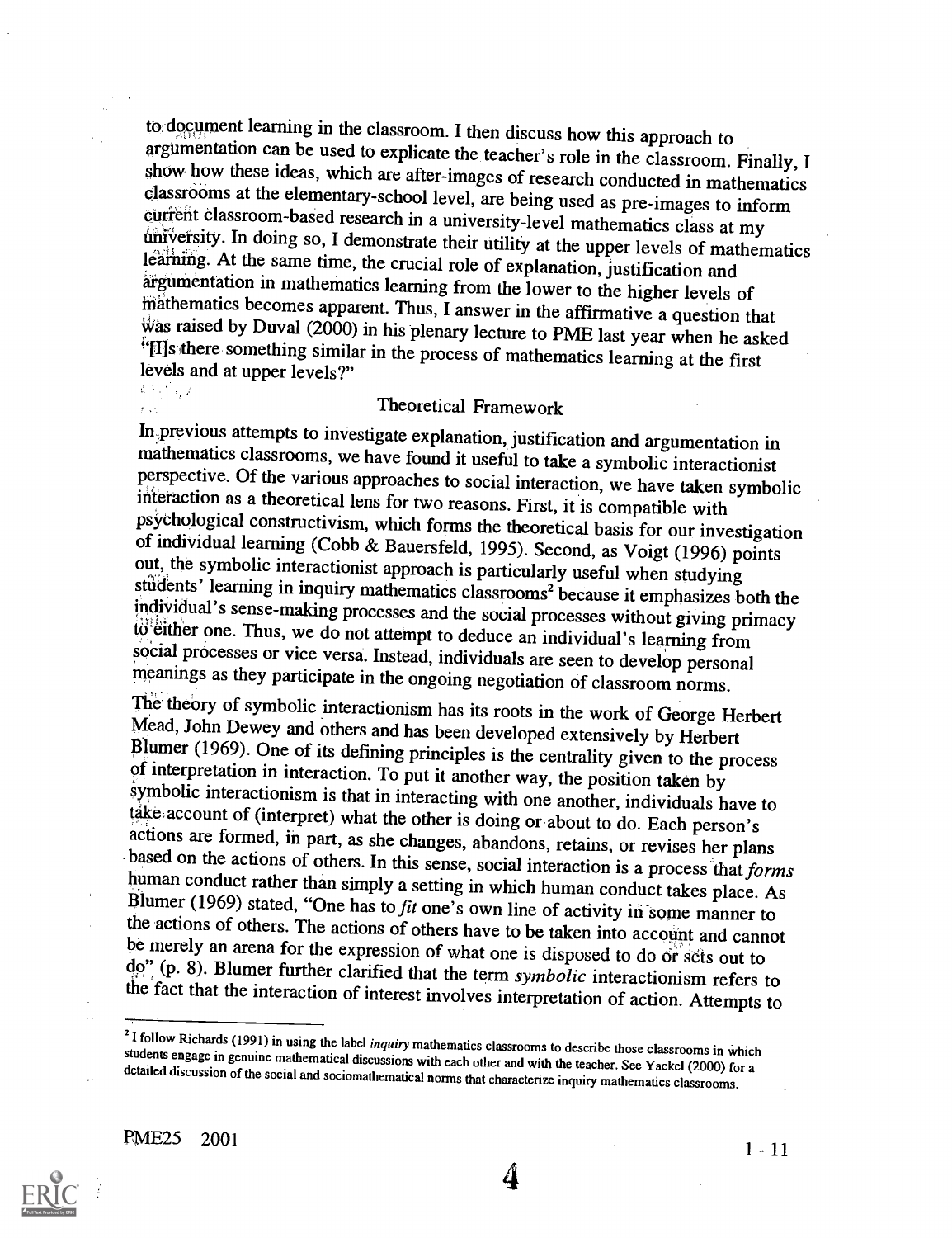genuinely communicate involve understanding the meanings of another's actions (Rommetveit, 1985), and so involve symbolic interaction.

In addition to interpreting actions of others, individuals engaged in interaction attempt to indicate to others, through their actions, what their own intentions are. Thus, actions have meanings both for the person making them and for the person(s) to whom the action is directed. In this sense there is a joint action that arises by the articulation of the participating actors' activity. Blumer (1969) emphasized the collective nature of such joint action as follows:

A joint action, while made up of diverse component acts that enter into its formation, is different from any one of them and from their mere aggregation. The joint action has a distinctive character in its own right, a character that lies in the articulation or linkage as apart from what may be articulated or linked. Thus, the joint action may be identified as such and may be spoken of and handled without having to break it down into the separate acts that comprise it. (p. 17)

Blumer further pointed out that it is important to recognize that "the joint action of the collective is an interlinkage of the separate acts of the participants" (p. 17). As such, it has to undergo a process of formation and, even though it may be well established as a form of social action, each instance of it has to be formed once again. Consequently, the meanings and interpretations that underlie joint action are continually subject to challenge. As a result, both individual actions and the joint (collective) action of a group can change over time. Furthermore, this view of joint action supports the position that social rules, norms and values are upheld by a process of social interaction and not the other way around.

A second defining principle of symbolic interactionism, in addition to the centrality of interpretation, is that meaning is seen as a social product. Blumer (1969) elaborated this point as follows:

It [symbolic interactionism] does not regard meaning as emanating from the intrinsic makeup of the thing that has meaning, nor does it see meaning as arising through a coalescence of psychological elements in the person. Instead, it sees meaning as arising in the process of interaction between people. The meaning of a thing for a person grows out of the ways in which other persons act toward the person with regard to the thing. Their actions operate to define the thing for the person. Thus, symbolic interactionism sees meaning as social products, as creations that are formed in and through the defining activities of people as they interact. (pp. 4,5)

This view of meaning has important implications for how we interpret the results of classroom discursive activity. Since meanings grow out of social interaction, each individual's personal meanings and understandings are formed in and through the process of interpreting that interaction. Nevertheless, normative understandings are constituted. It is as these normative understandings are constituted that students

1 - 12 PME25 2001



 $\bf 5$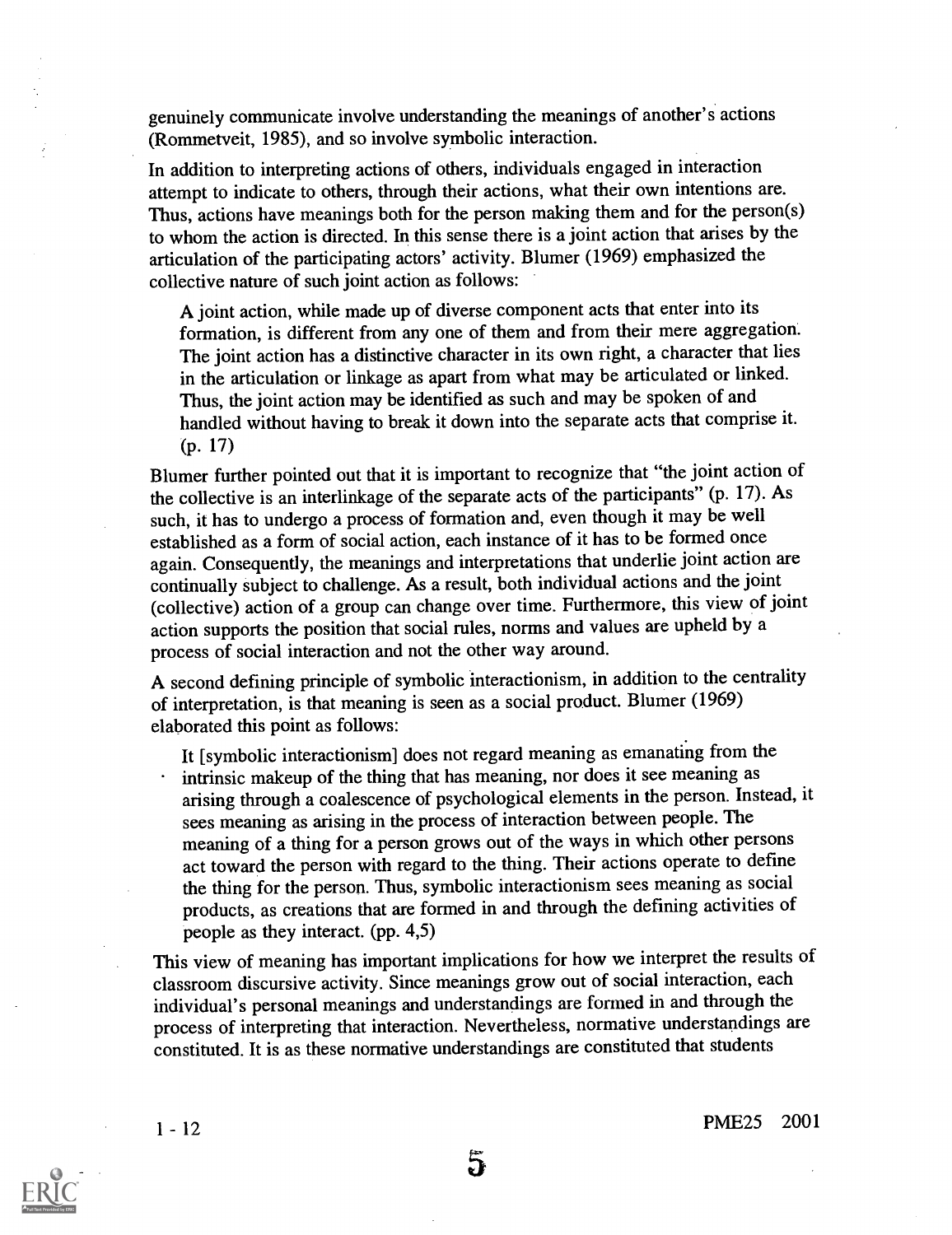develop their own interpretations of them. What we mean by saying that these understandings are normative is that there is evidence from classroom dialogue and activity that students' interpretations are compatible. It is in this sense that we say that students' interpretations or meanings are "taken-as-shared" (Cobb, Wood, Yackel, & McNeal, 1992).

## Explanation and Justification

In this paper my interest is in explanation and justification as social constructs rather than as individual constructs. In this case, they are considered to be aspects of the discourse that serve communicative functions and are interactively constituted by the teacher and the students. Explanation and justification are distinguished, in part, by the functions they serve. Students and the teacher give mathematical explanations to clarify aspects of their mathematical thinking that they think might not be readily apparent to others. They give mathematical justifications in response to challenges to apparent violations of normative mathematical activity (Cobb et al., 1992). For example, consider the task "How can you figure out  $16 + 8 + 14$ ?" If a child responds, "I took one from the 16 and added it to the 14 to get 15 and 15; then I added the 15 and 15 to get 30, and the other 8 to get 38," we would infer that she was explaining her solution to others. However, a challenge that "you first have to add the 16 and the 8 and then add 14 to that sum" is a request for a justification.

Classroom norms that relate to mathematical explanation and justification are both social and sociomathematical in nature. Norm is a sociological construct and refers to understandings or interpretations that become normative or taken-as-shared by the group. Thus, norm is not an individual but a collective notion. One way to describe norms, in our case, classroom norms, is to describe the expectations and obligations that are constituted in the classroom.

By analyzing data from our initial teaching experiments, we were able to identify a number of social norms that characterized classroom interactions. These include that students are expected to develop personally-meaningful solutions to problems, to explain and justify their thinking and solutions, to listen to and attempt to make sense of each other's interpretations of and solutions to problems, and to ask questions and raise challenges in situations of misunderstanding or disagreement. In saying that these social norms characterized the classroom interactions, I mean that these ways of acting and of interpreting the actions of others became taken-asshared. In subsequent classroom teaching experiments we had the constitution of these norms as an explicit goal. It is evident that each of these norms relates specifically to explanation and justification when taken as social constructs, as described above.

We were also able to identify normative aspects of interactions that are specific to mathematics. These we called sociomathematical norms (Yackel & Cobb, 1996). Normative understandings of what counts as mathematically different, sophisticated, efficient and elegant are examples of sociomathematical norms. Similarly, what

PME25 2001 1 - 13

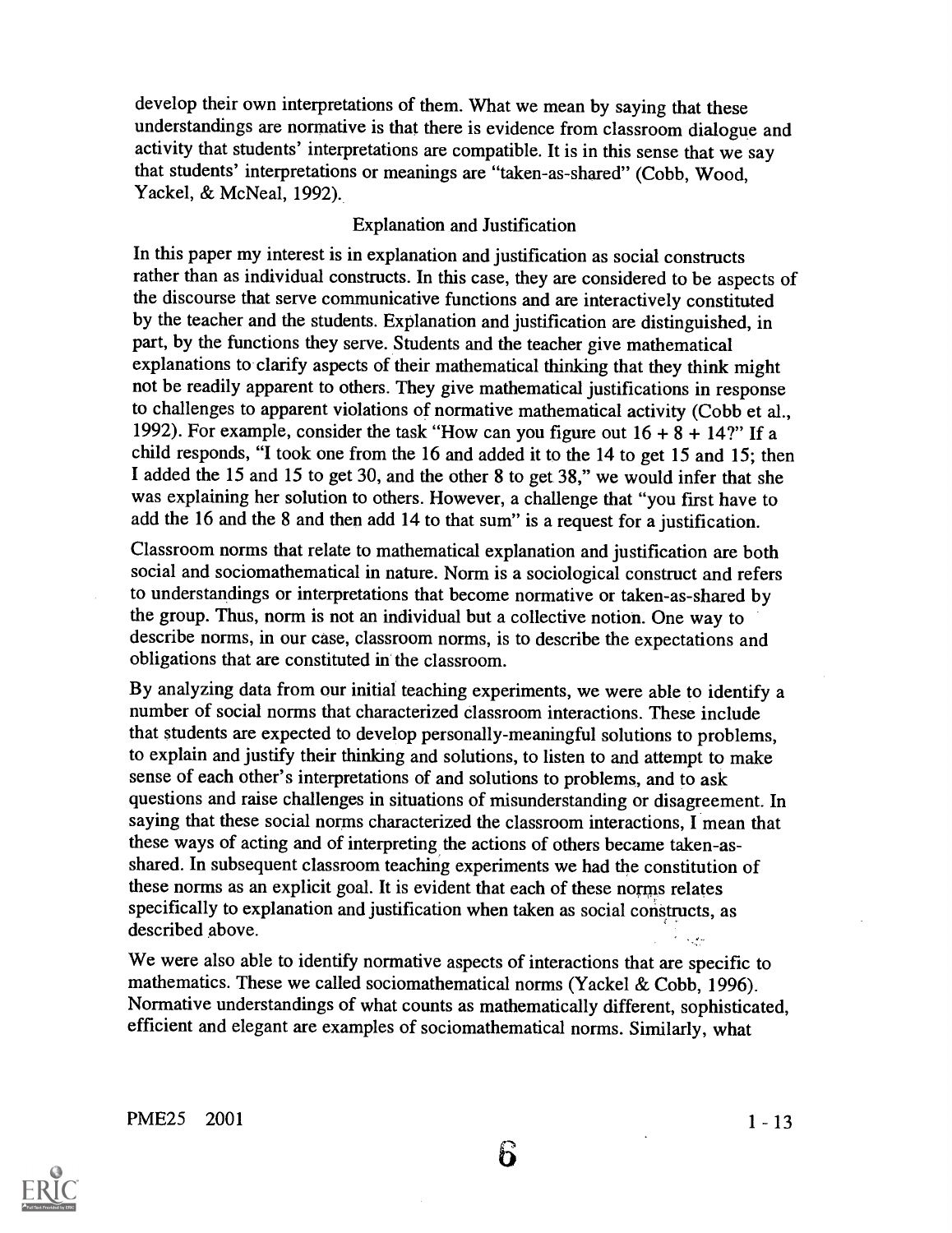counts as an acceptable mathematical explanation and justification is a sociomathematical norm. The distinction between social norms and sociomathematical norms is subtle. For example, the understanding that students are expected to explain their solutions is a social norm, whereas the understanding of what counts as an acceptable mathematical explanation is a sociomathematical norm.

We might ask how notions such as what counts as an acceptable explanation come to have meaning for students. To answer this question, we return to the symbolic interactionist position on meaning. This position is that meaning arises through interaction. Accordingly, the meaning of acceptable mathematical explanation is not something that can be outlined in advance for students to "apply." Instead, it is formed in and through the interactions of the participants in the classroom. As with all normative understandings, both explicit and implicit negotiations contribute to developing these understandings.

Elsewhere, I have documented second-grade children's evolving understanding of mathematical explanation and justification (Yackel, 1992; Yackel & Cobb, 1996). That analysis showed that initially children had to learn that their explanations and justifications needed a mathematical, rather than a social, basis. In that instance, the teacher initiated explicit discussions with the children about the basis for their explanations. For example, early in the school year a pupil changed her answer when the teacher asked the class if they agreed with her. In the subsequent discussion she revealed that she had interpreted the teacher's question as indicating that she had made an error. The teacher then used this as a paradigm case to discuss his expectation that students' answers should be based on mathematical reasoning with their explanations reflecting that reasoning. As the school year progressed students' explanations increasingly took on the character of descriptions of actions on objects that were experientially real for them. This expectation was both constituted and sustained, in part, through challenges that the students and the teacher made to explanations that described procedures. For example, when adding quantities such as 13 and 12 to get 25, explanations such as, "One and 1 are 2 and 3 and 2 are 5," were challenged by remarks such as, "That's a ten and that's another ten, and that's 20. And the answer is 25." Finally, by the end of the school year, some students took explanations as explicit objects of reflection and made comments such as, "How can someone understand what you mean? They don't know what you're referring to." The students making these challenge were taking the explanations as entities in and of themselves and were commenting on their overall potential as acts of communication within the classroom discourse. As with social norms, in subsequent teaching experiments we had the constitution of specific sociomathematical norms as an explicit goal, for example, that explanations should describe actions on objects that are experientially real for the students.

#### Argumentation

As noted earlier, my interest is in mathematical explanation and justification as interactional accomplishments and not as logical arguments. The focus is on what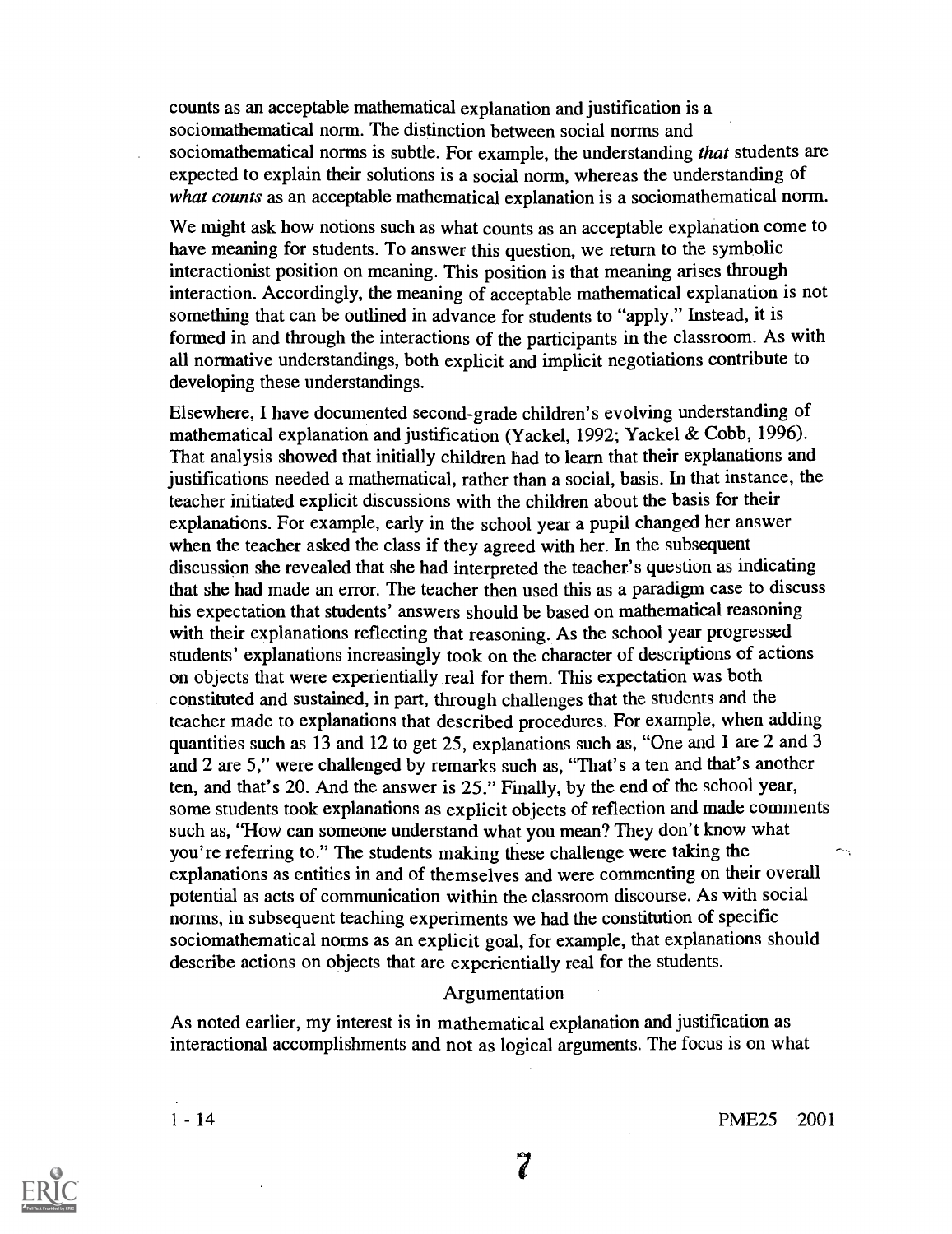the participants take as acceptable, individually and collectively, and not on whether an argument might be considered mathematically valid. In this sense my interest is in what Toulmin (1969) calls substantial rather than logical argument.

Krummheuer's work on argumentation (1995) provides the background for the approach I take. In his study of the ethnology of argumentation, Krummheuer analyzes argumentation using Toulmin's scheme of conclusion, data, warrant, and backing. According to this scheme, the conclusion is a statement that is made as though it is certain. It is a claim. The support one might give for the conclusion is the data. Warrant refers to the rationale that might be given to explain why the data<br>are considered to provide support for the conclusion. Backing provides further support for the warrant, that is, the backing indicates why the warrant should be accepted as having authority (Toulmin, 1969). Krummheuer uses the notions of conclusions, data, warrants, and backing to explicate how argumentation is an interactive constitution of the participants. For him, an argumentation in any given situation "contains several statements that are related to each other in a specific way and that by this take over certain functions for their interactional effectiveness" (Krummheuer, 1995, p. 247). Statements do not have a function apart from the interaction in which they are situated. Thus, what constitutes data, warrants, and backing is not predetermined but is negotiated by the participants as they interact.

I have demonstrated previously (Yackel, 1997) that this approach to argumentation is useful as a methodological tool for documenting the collective learning of a class because it provides a way to demonstrate changes that take place over time. Further it helps to clarify the relationship between the individual and the collective, that is, between the explanations and justifications that individual students give in specific instances and the classroom mathematical practices' that become taken-as-shared. As mathematical practices become taken-as-shared in the classroom, they are beyond justification and, hence, what is required as data, warrants and backing evolves. Similarly, the types of rationales that are given as data, warrants, and backing for explanations and justifications contribute to the development of what is taken-asshared by the classroom community. For example, in one second-grade classroom, explanations of solution methods that involved using thinking strategies became more cryptic over time. For a problem such as  $5 + 6 = \_$ , students initially gave explanations such as, "I know that 5 and 5 is 10 and 6 is just one more; it's just one more on the 5, so the answer is 11; one more than 10." Later a typical explanation was "5 and 5 is 10 so its 11." In this case, when explanations of the second type are no longer questioned, we can assume that the warrant and backing provided in the earlier type of explanation are now taken-as-shared.<sup>4</sup> At the same time, it is through explanations of the earlier type that the taken-as-shared understandings'develop.

<sup>&</sup>lt;sup>3</sup> The construct of *classroom mathematical practices* refers to the collective development of the classroom community. See Cobb (1998) for a discussion of this construct and for an illustrative example.<br><sup>4</sup> It could be

want to ask a question. We can rule out these possibilities in this case because of the classroom social norms that were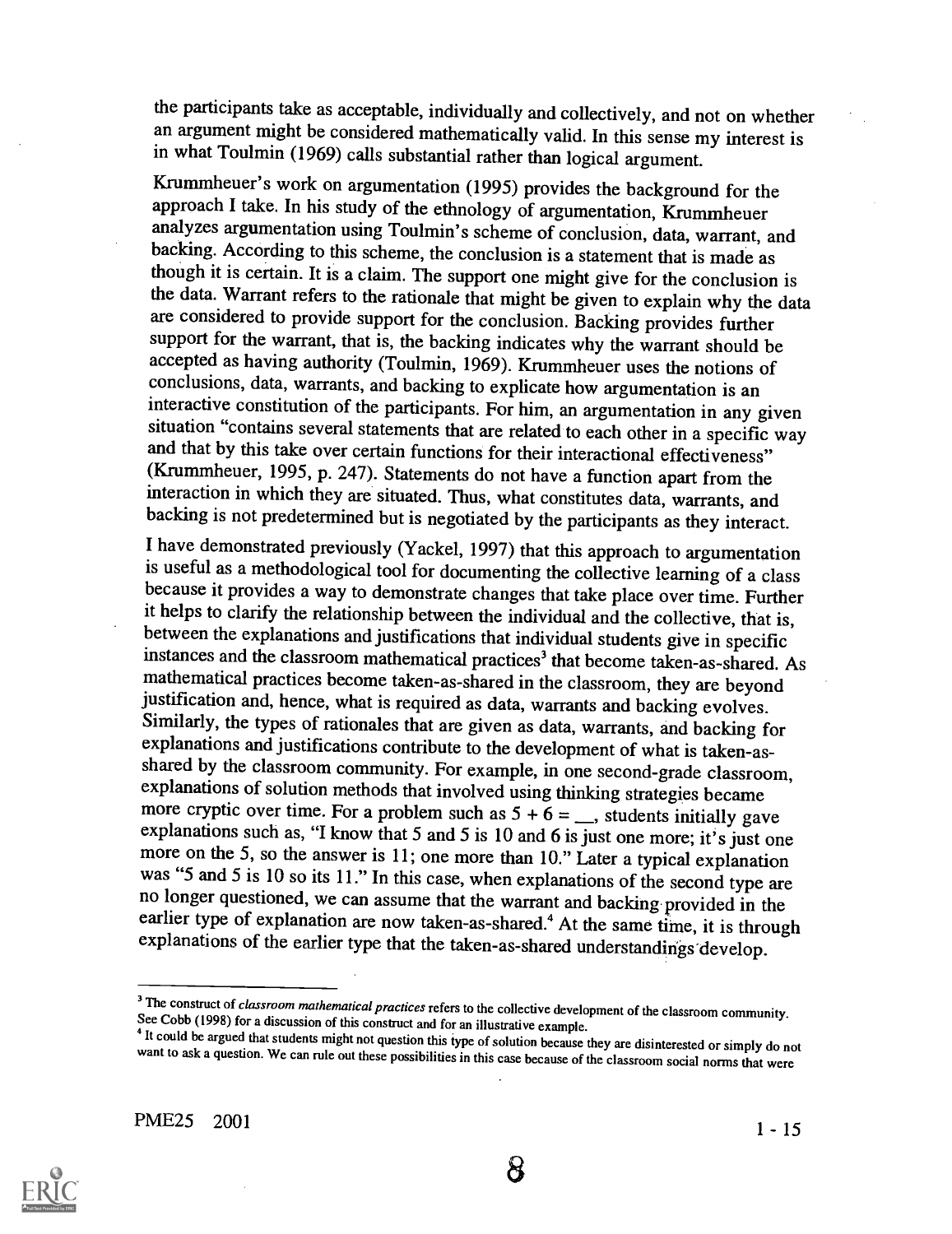Finally, this approach to argumentation is useful for analyzing classroom dialogue to investigate the nature of the contributions made by various participants in the interaction. In particular, our analyses of second-grade classrooms show that the teacher frequently serves the role of calling for or herself making explicit data, warrants, and backing that may be only implicit in the explanations and justifications that students give (Yackel, 1997). Here again, I give an example from<br>a second-grade class. In explaining how he figured out how much to add to 48 to get 72, Louis said, "It's 24. How I got it was I said, 48, 58, 68, 69, 70, 71, 72." The teacher was aware that approximately half of the children in the class did not yet know that the difference between 48 and 58. is 10. Therefore, the data that Louis gave to support his conclusion would not have explanatory relevance for them. A warrant would be needed. Without waiting for anyone to ask a question, she asked Louis to elaborate by saying, "You said  $48$ , 58, how many is that?" Using the language of argumentation, we would say that the teacher was prompting Louis to give a warrant. After Louis responded "Ten," she continued, "And then you went to 68, and how many was that?" Louis replied, "Twenty." The teacher went on to say, "That was 20 in all and then you went by ones didn't you? You went 69, 70, 71, 72. ... So you went a ten and another ten and four ones and that's how you got 24." In

this episode we see the teacher working together with Louis to develop the needed warrant. In addition, as she and Louis were developing the verbal warrant, the teacher drew the following diagram on the chalkboard.



This action of drawing the diagram linked Louis' solution to the empty number line,<sup>5</sup> a pedagogical notation that was being used regularly in the class at that time. In general, the overall intention was to use the empty number line as a way to notate and record students' thinking with the goal that it might later become a tool for students' reasoning. In this case, the numerals written below the line recorded the information that Louis gave as data while the arcs and numerals written above the line recorded the additional information supplied in the warrant. In this sense, the diagram took on the form of a record of an argumentation because it included a record of both the data and the warrant.

In this example, the teacher initiated both the diagram and the verbal elaboration of Louis' solution. Her actions accomplished several goals. One was to call attention to the argumentative support for the conclusion. Second, she contributed to the class' understanding of what is taken as argumentative support. Earlier, I noted that what

1 - 16 PME25 2001



operative. In this class students assumed the obligation of asking questions when they disagreed or did not understand. It is for this reason that we are able to interpret lack of questions as indicating taken-as-sharedness.

<sup>&</sup>lt;sup>5</sup> The empty number line has no units marked on it. Therefore, unlike the (marked) number line that is often used in elementary school classrooms as a means for computing answers, the empty number line cannot be used for computing directly. Its power comes from the imagery that students use when they think about moving forward and backward from one number to another. Information about the distance between two numbers cannot be ascertained directly from the empty number line.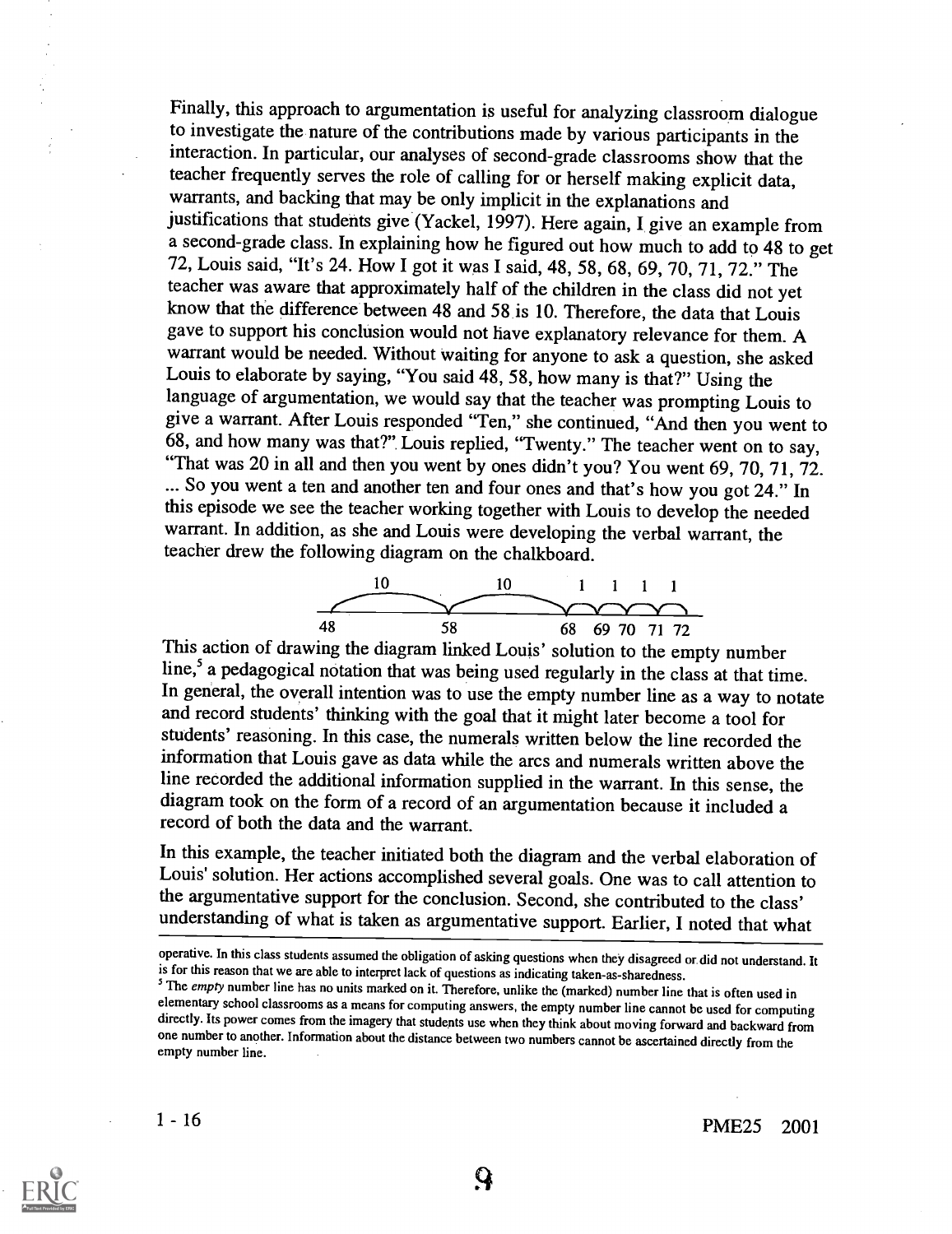constitutes data, warrant, and backing is not predetermined but is negotiated by the participants as they interact. In this case, Louis' initial comments served as data for him. The teacher was aware that the only way these could serve as data for certain other students in the class was for additional information to be given, information that explained the relevance of Louis' comments. Finally, the teacher contributed to the goal that the empty number line might become a tool for reasoning by linking the data and warrant to the number line notation.

Explanation, Justification and Argumentation in a Differential Equations Class

In this section of the paper, I use the example of a differential equations class to demonstrate how the notions of explanation, justification and argumentation can be used to analyze the nature of the activity in a university-level mathematics class.

#### Data and Method

Over the past four years my colleague, Chris Rasmussen, has been investigating the teaching and learning of differential equations using his own classes as sites for investigation. 6,7 During this time he has conducted classroom teaching experiments for all or part of the semester on three separate occasions. In each case, I have been an observer in the classroom and have participated in regular project meetings to discuss students' ways of reasoning, potential instructional activities and social aspects of the classroom.

Data from each teaching experiment consist of videotapes of each class session, including the small group work of two groups, field notes made by the observer(s) and the instructor, copies of students' work, and records of instructional activities and instructional decisions. Students' work includes in-class work, homework assignments, weekly electronic journal entries and reflective portfolios that students submitted twice in the semester. In addition, data include videotapes and artifacts from individual student interviews that were conducted with selected students at various times throughout each teaching experiment to gain initial information about their concepts related to functions and rates of change, to assess their understanding of key concepts of the course, and to inquire about their beliefs about mathematical activity and mathematics learning.

#### Social and Sociomathematical Norms Relating to Explanation and Justification

A specific goal in each teaching experiment was to constitute social and sociomathematical norms characteristic of inquiry instruction. Regarding explanation and justification, these include that students explain and justify their thinking, that they listen to and attempt to make sense of the explanations of others, and that explanations describe actions on objects that are experientially real for

<sup>6</sup> Students in the differential equations classes at this university are typically engineering or mathematics majors. The typical class size is from 25 to 35 students.

<sup>7</sup> Rasmussen's work is supported by the National Science Foundation under grant number REC-9875388. I wish to thank him for permission to use episodes from his classes for this paper and to thank Jennifer Olszewski for making transcripts of selected episodes from videotapes.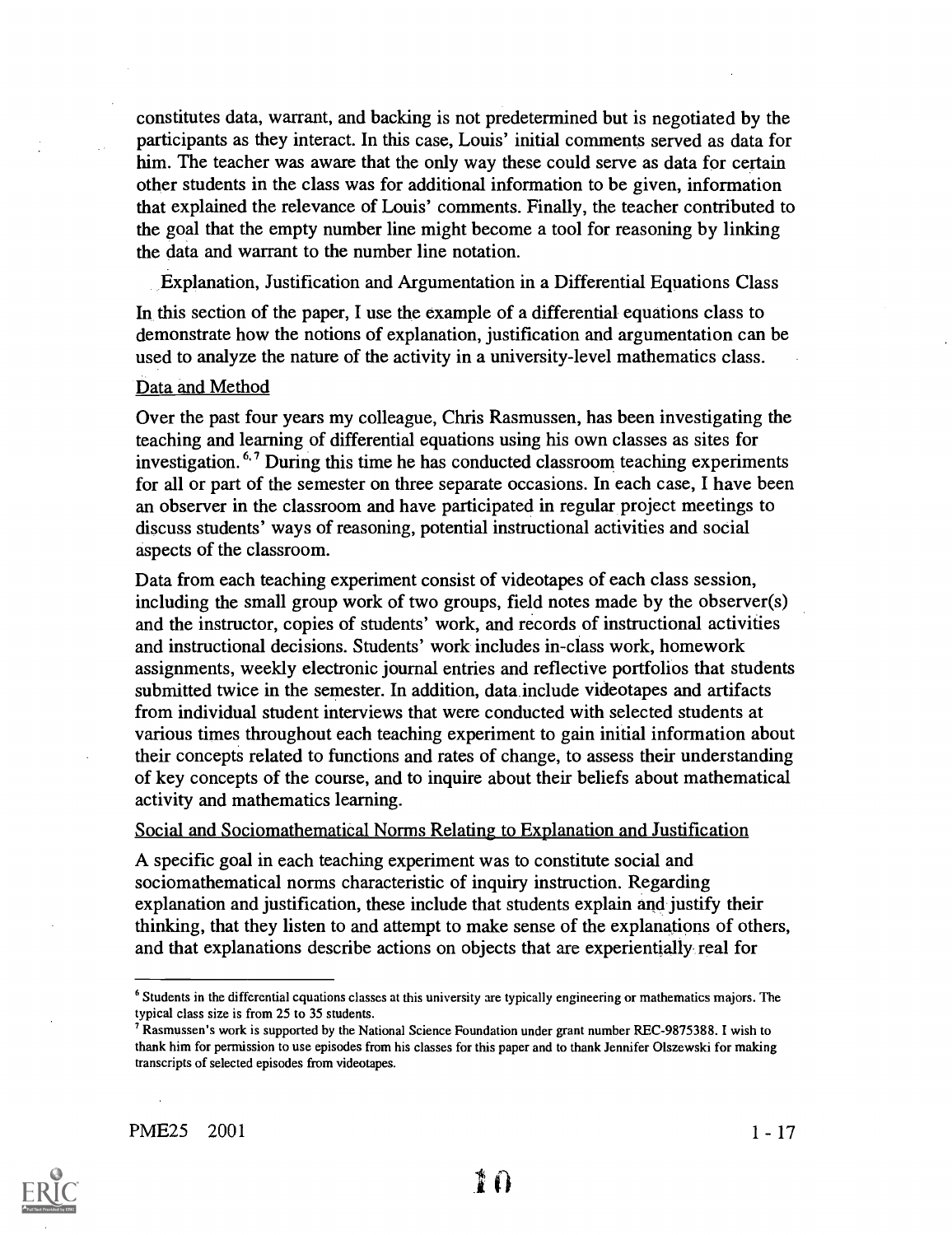them. Analysis of data from the first teaching experiment shows both *that* these norms were constituted and *how* the instructor initiated the negotiation of these norms (Yackel & Rasmussen, in press; Yackel, Rasmussen, & King, 2001).

The following example, taken from the second class session of the first teaching experiment, illustrates the constitution of social norms that foster explanation. The instructor began the class with a brief statement of the expectations he had for the students' mathematical activity. Then he orchestrated a whole class discussion of approximately twenty minutes in which he and the students discussed the rationale behind a differential equation they had used in the prior class session to indicate the rate of change of the recovered population in an infectious disease situation. The crucial aspect of this segment for purposes of this paper is the explicit attention the instructor gave throughout to the negotiation of social norms. Most of his comments were explicitly or implicitly directed toward expectations. For example, he said things such as:

Okay, can you explain to us then why it was 1/14 times I? What do the rest of the people think about that? Is that similar to what you were thinking?<br>Anyone want to add to that explanation? Expand on it a little bit? So let's put that question out. So your question is ... Is that what I heard you say?

In making these remarks, the instructor was attempting to influence the interpretations students made of how to engage in the discussion. From this perspective, it might seem that the teacher is the only one who contributes to the renegotiation of social norms. However, norms are interactively constituted as contributed to the negotiation of the norms by increasingly acting in accordance with the expectations. As the discussion progressed, students not only responded to the instructor's questions, they initiated comments that showed that they were beginning to change their understanding of the classroom participation structure.<br>For example, a few minutes into the discussion one student said, "I didn't quite understand what he [another student] said" and a few second he did understand and said, "What I don't understand, what I was asking about ..."

As the episode continued, several students asked questions, offered explanations, and asked for elaboration and clarification. In doing so, they too were contributing to the ongoing constitution of the social norms that students are expected to explain<br>their thinking to others and ask questions and raises challenges when they do not understand. We find it encouraging that as early as the second class session understandings such as these were becoming normative. Further, analyses of classroom interactions throughout the semester provide evidence that these norms became well established. It became routine for students to explain their thinking, to ask questions and raise challenges, and to elaborate their explanations and justifications spontaneously, without prompting from the instructor. Furthermore, although we have not provided examples here, it became normative that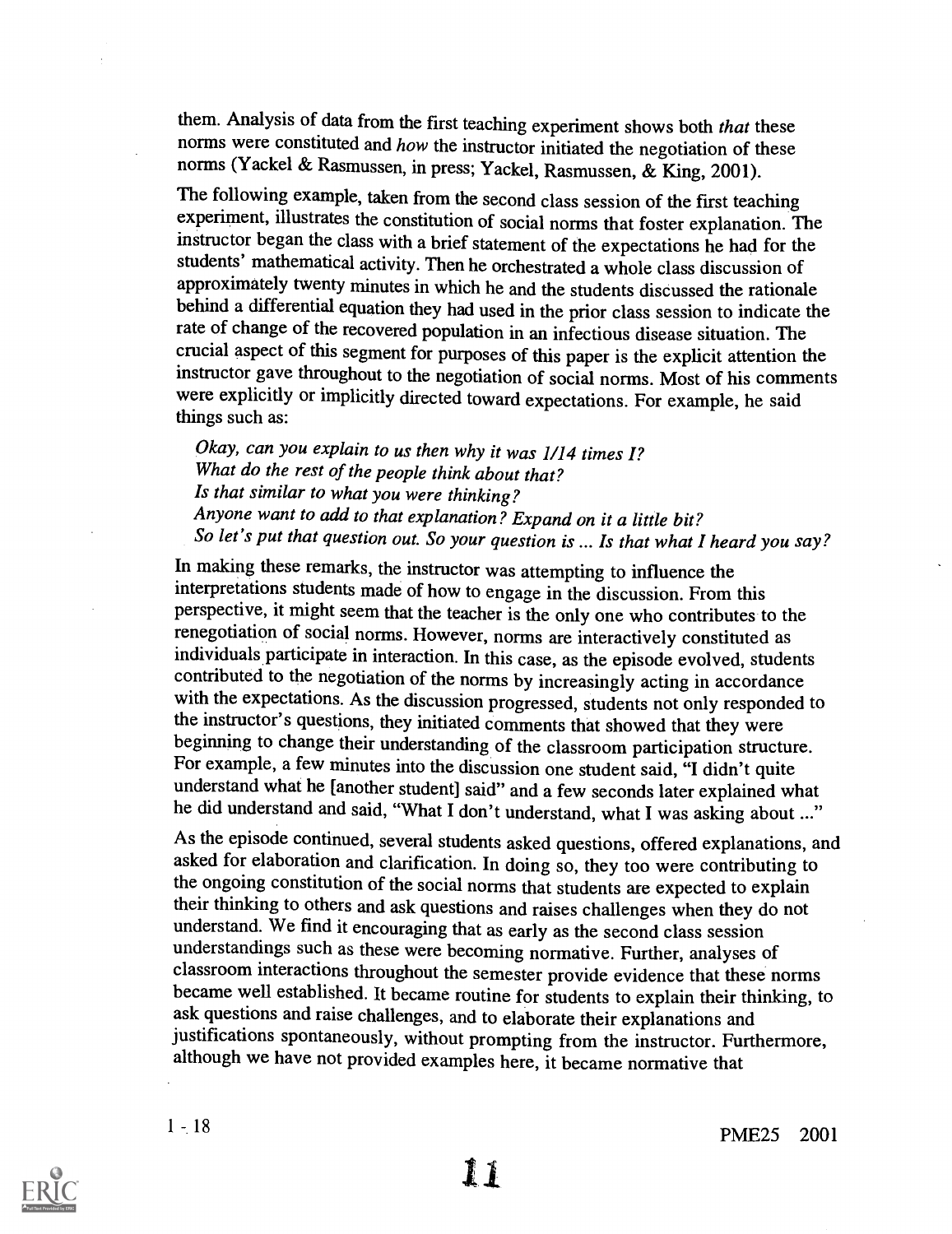explanations were about actions on (mathematical) objects that were experientially real for the students.<sup>8</sup> Thus, we would say that the class could be characterized as following an inquiry mathematics tradition. Classroom observations verify similar results in the subsequent teaching experiments.

#### Argumentation

When I observed Rasmussen's class in the spring of 2001 it was immediately apparent that his instructional approach had evolved to have an even stronger emphasis on justification and argumentation than previously observed. In addition, he: had developed a unique approach to collaborative learning. Further, these two aspects were intimately intertwined.

In a typical collaborative learning situation the instructor poses a task or problem, students work in groups and after some time, often sufficient for most groups to complete the task, the class engages in a discussion of the solution methods students developed in their small groups. This is, in fact, the approach that Rasmussen took in the first two differential equations teaching experiments. The dramatic difference I noticed in this most recent class was that groups often worked for little more than two minutes before sharing their thinking. Whole class discussion might then continue for as much as 15 minutes before another short segment of two to four minutes of small group work took place. Typically this cycle was repeated four to five times in an 80-minute class period. Furthermore, the students' task during small group work was typically to "think about" some question or issue rather than to solve a specific problem. Because of the continual emphasis on reasoning, whole class discussions resulted in the emergence of key concepts, including slope fields, bifurcation diagrams and phase planes. In this sense, the instructional approach seems to have considerable potential for in-depth conceptual development that grows out of students' discursive activity.

The following example, which is taken from the second session of the 2001 class, is used to clarify and illustrate the approach and to explain how it contributed to the emphasis on argumentation. During the 80-minute class session, there were four small group segments of two to four minutes each, interspersed between five whole class discussions. The first 20 minutes of the class was devoted to continuing a discussion from the previous class about a predator-prey situation described by a pair of differential equations. Students did not yet have any analytic techniques for recovering the solutions to the differential equations but used informal and qualitative reasoning to "make sense" of the situation. Throughout the discussion the instructor repeatedly asked the students for the reasons for their claims. When students gave reasons, he did not evaluate their validity but instead asked other students what they thought and solicited other arguments. For example, he made remarks such as, "What do you think of his idea?" and "Okay, that's nice. Let me

<sup>&</sup>lt;sup>8</sup> I have limited the discussion to social norms for explanation. Similar analyses for sociomathematical norms have been conducted but space does not permit including them here. See Yackel and Rasmussen (in press) and Yackel, Rasmussen and King (2001) for a discussion of sociomathematical norms.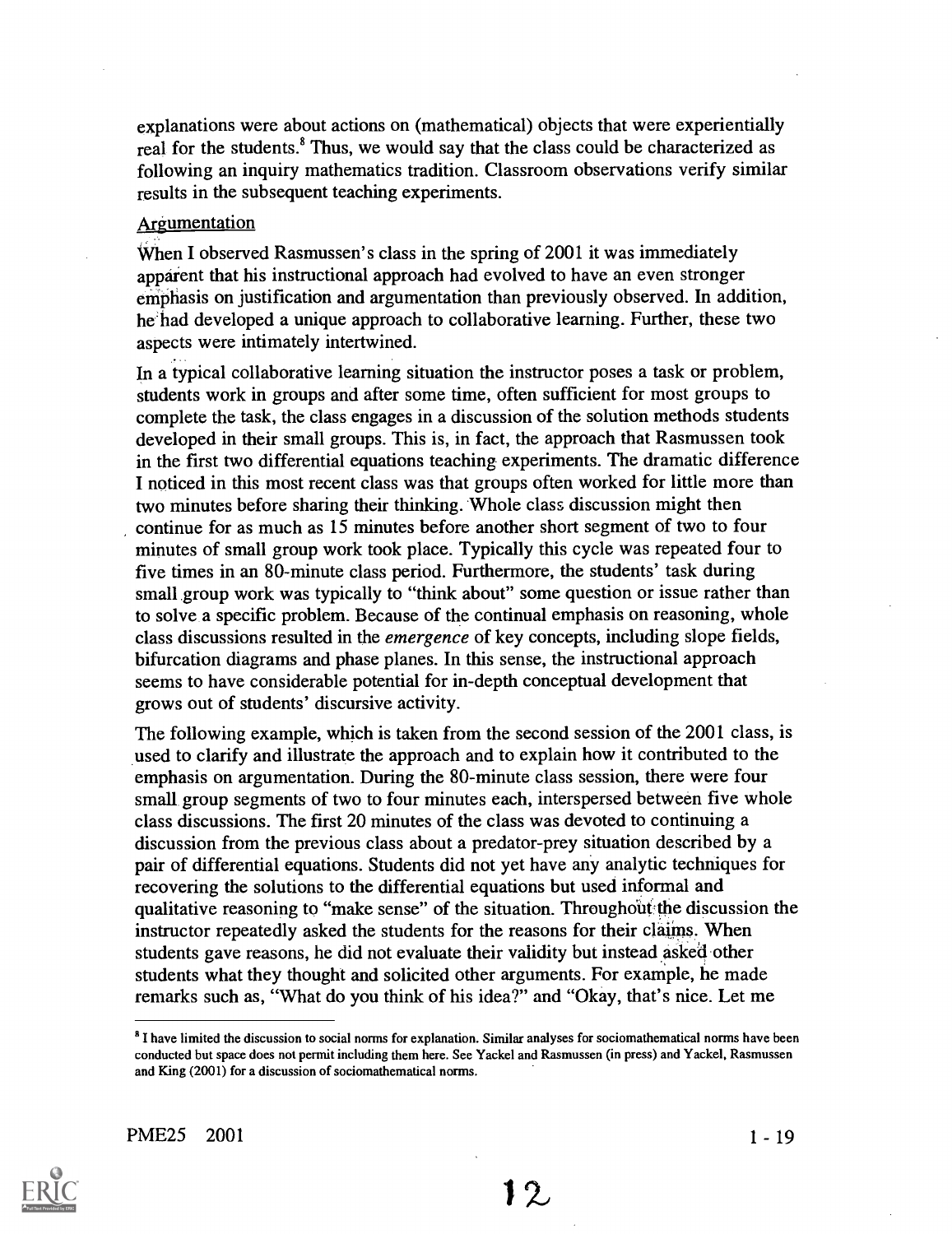hear another argument for ..." From the point of view of norms, we would say that the instructor was initiating the expectations that students are to provide arguments to justify their claims, that they are to attempt to make sense of others' arguments, and that there might be more than one argument to support a given claim. From the point of view of argumentation, we would say that the discussion focused on data, warrants, and backing to support conclusions but not on the conclusions themselves.

The instructor then posed a simplified version of the predator-prey problem that involved only one species, in this case fish in a lake, with the assumptions that there were unlimited resources, no competitors, and there was a continuous growth rate. With no additional information, except that the initial population was 10 units, students were instructed to "take just a few minutes, sketch for yourself and talk about it with the folks in your group what your graphs [for the number of fish over time] look like and the reasons for why you think the graphs look like that."

Most students quickly drew either a straight line graph with positive slope or an exponential graph, beginning on the vertical axis at a height of 10, and made remarks to their peers such as "I thought it looks something like an increasing exponential curve" and "They're unbounded so it's just gonna continue to grow." After less than two minutes the instructor called the class back together.

Instructor: All right. Let me ask you a question. ... Suppose you were in a group and that's the way that someone offered. (The instructor draws the graph shown below on the chalkboard.) What would you—would you agree or disagree and what reasons would you give for agreeing or disagreeing with that?



In the ensuing discussion several students offered reasons why they disagreed or agreed with a linear graph. Some of the reasons given were directly related to thinking about the scenario, for example, that fish lay eggs and typically the number of eggs is large. Other reasons were related more to thinking about how to interpret the assumption of continuous reproduction. It is important to note that the students did not have any equations or functional expressions to inform their reasoning. Instead, they were in the position of having only the verbal scenario as a basis for thinking about what issues might be relevant and how to take those issues into account in developing arguments for one graph or another. As a result several important issues related to logistic growth problems were brought up by students is reasonable to think about a growth rate parameter for a particular species.

The instructor then posed the specific case for population growth described by the differential dP/dt =  $0.2*$ P. He asked what appeared to be a simple question. "What are the units of the 0.2 in the equation? How do you think about what the two is?"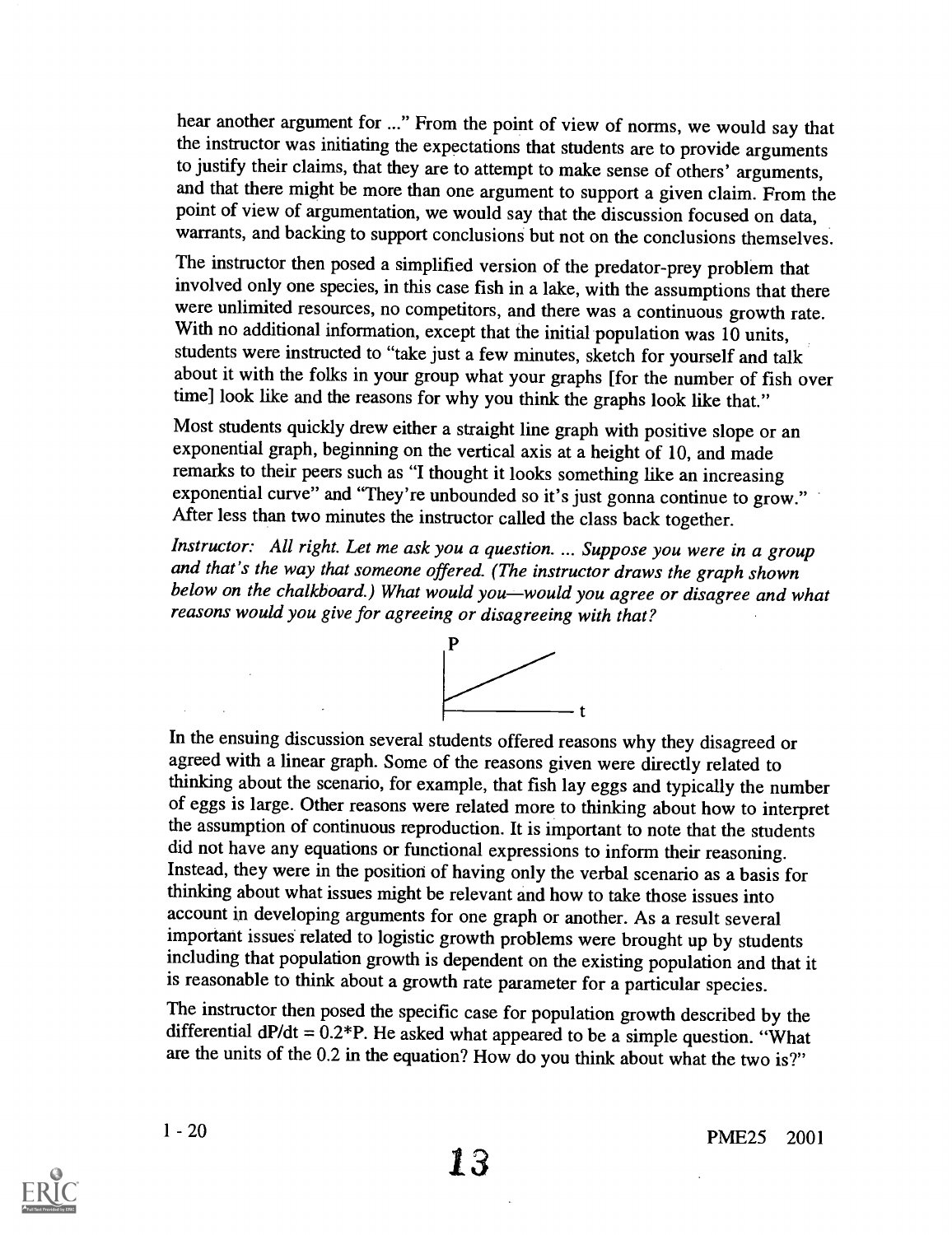When one of the students he called on said that she did not know how to put it in words, the instructor asked the class to "Take a second here, talk with the person next to you and say, well how would I think about that? What is that two? What kind of quantity is that two and how do I think about what two is here?" Once again, after only about two minutes, in which students verbalized their ideas to their group partners, the instructor called the class together for a whole class discussion.

What became apparent from observing the class over many weeks and from preliminary analysis of classroom data is that these brief small-group segments resulted in extremely productive subsequent discussions. The nature of the small group task was not to solve a problem but to "think about" something and "develop reasons to support your thinking." Even though students had little time to explore their reasons with one another in depth during the short time allotted to small group discussion, these "interruptions" in the class discussion obligated students to pursue their own ideas momentarily. Furthermore, because of the social norms that were operative in the class, students accepted the obligation and did engage in thinking about the issues at hand and in sharing their thinking within their groups. As a result, the students had a basis for participating meaningfully in the subsequent class discussion. Further, since the discussion inevitably focused on their reasons, students were in the position to compare and contrast their reasons with those of others.

In the class session discussed here, several other important ideas emerged as a result of the small group "thinking" and the subsequent whole group discussions. These included that the placement of the P (population) axis is arbitrary. Shifts to the right or, left indicate different starting times. A related idea that developed is that for autonomous differential equations solution functions are horizontal shifts of one another. Before the class session ended students were beginning to think about the relationship between slope marks that they might make on a coordinate graph (a foreshadow of the slope field) and the graph of the function of population over time. In each case, these notions emerged from the students' reasoning. However, it is important to note that the instructor took a very proactive role and had a number of semesters of prior experience on which to draw as he posed questions that he anticipated would bring forth various types of reasoning.

I have suggested that the emphasis in this class was on reasons, rather than on conclusions. Using Toulmin's language of argumentation, the emphasis was on data, warrants, and backing. Students were less engaged in solving problems than they were in reasoning or "thinking." Preliminary analysis of excerpts from class dialogue indicates that what became constituted as data, warrants, and backing was not fixed or predetermined by the content or by the instructor but was negotiated by the participants as they interacted. It is in this sense that we use the label "group thinking" to refer to the collective argumentation that develops as the students engage in reasoning interactively, both in their small groups and in the whole class setting. We have adopted this label from a student in the class who used it in his

PME25 2001 1 - 21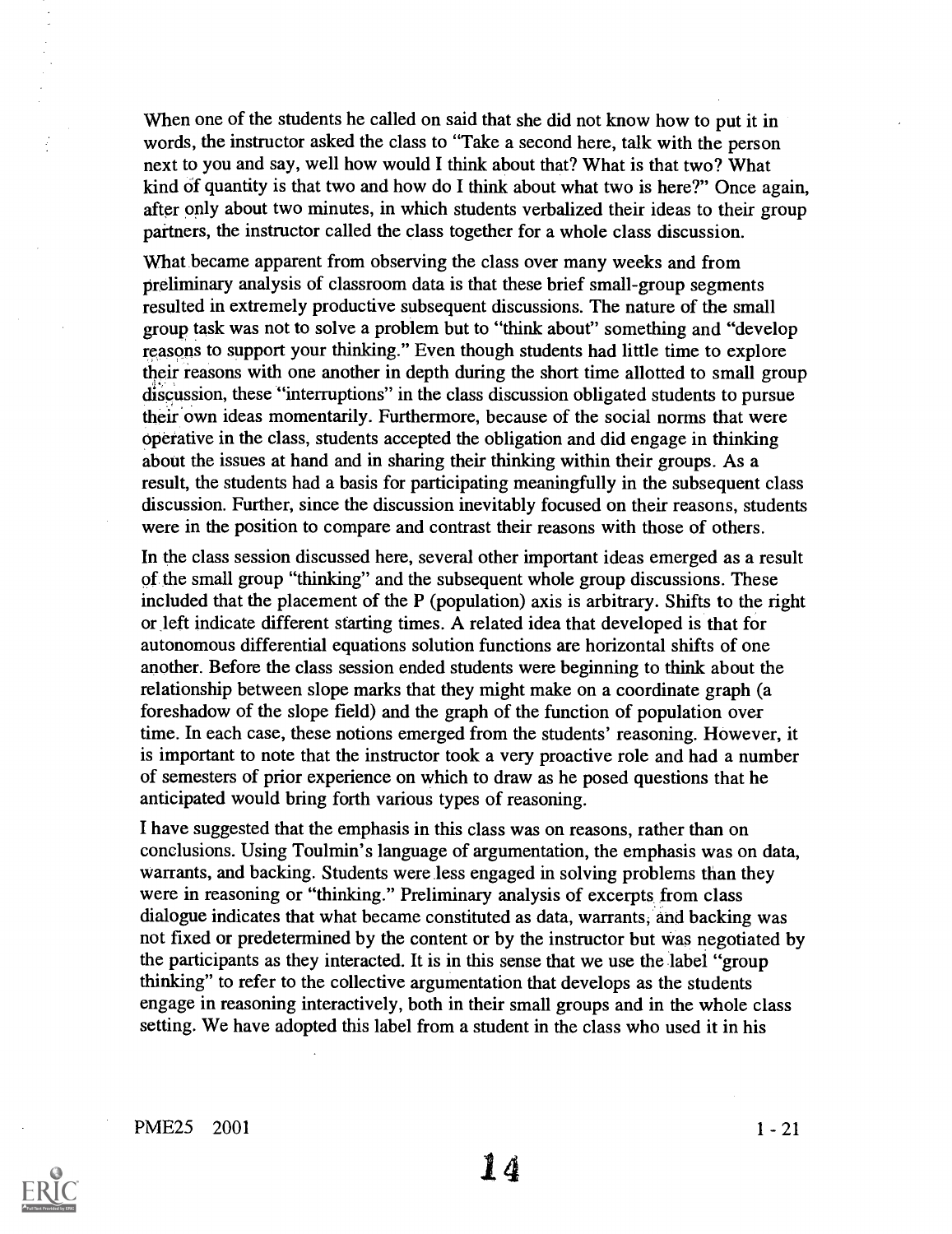second journal. As the following quotation from his journal indicates, students became keenly aware of the powerful nature of discussions for their learning.

One way of thinking about a particular problem from class that helped me enlarge my thinking is group thinking [emphasis added]. You are the first professor I had who actually tries to make us understand the material and not just spit out equations and answers to you. The group thinking lets me communicate and speak my mind. My reasoning to a particular problem might be different than someone else's but another person in the class might also think the same way I do.

A specific problem I liked was the predator-prey problem. Everyone had a different idea about it, which made everyone have to think. The group thinking helps me sort ideas out. Also, group thinking helps me put in words what I am trying to say. Group thinking in a math class is new to me, but I like it so far.

I would argue that the reason group thinking is so powerful for students' learning is that it emphasizes what most mathematicians and mathematics educators consider to be the essence of mathematics—mathematical reasoning and argumentation.

## Conclusion

When investigating teaching and learning in the mathematics classroom there are many aspects that one might focus on. In this paper, I have pointed to aspects that relate to explanation, justification and argumentation. I have argued that a symbolic interactionist perspective gives us a way to make sense of the social aspects of the classroom such as social and sociomathematical norms. I have argued further that Krummheuer's approach to argumentation which uses Toulmin's scheme in a collective sense provides us with a way to explain why an emphasis on explanation and justification in a mathematics classroom leads to mathematics learning that emphasizes reasoning.

### References

Blumer, H. (1969). Symbolic interactionism. Engelwood Cliffs, NJ: Prentice-Hall.

Cobb, P. (1998). Analyzing the mathematical learning of the classroom community: The case of statistical data analysis. In A. Olivier & K. Newstead (Eds.) Proceedings of the 22nd Conference of the International Group for the Psychology of Mathematics Education. Vol. 1 (pp. 33-48). Stellenbosch, South Africa: University of Stellenbosch.

Cobb, P., & Bauersfeld, H. (1995). Introduction: The coordination of psychological and sociological perspectives in mathematics education. In P. Cobb & H. Bauersfeld (Eds.), The emergence of mathematical meaning (pp. 1-16). Hillsdale, NJ: Lawrence Erlbaum Associates.

Cobb, P., Stephan, M., McClain, K., & Gravemeijer, K. (in press). Participating in mathematical practices. Journal of the Learning Sciences.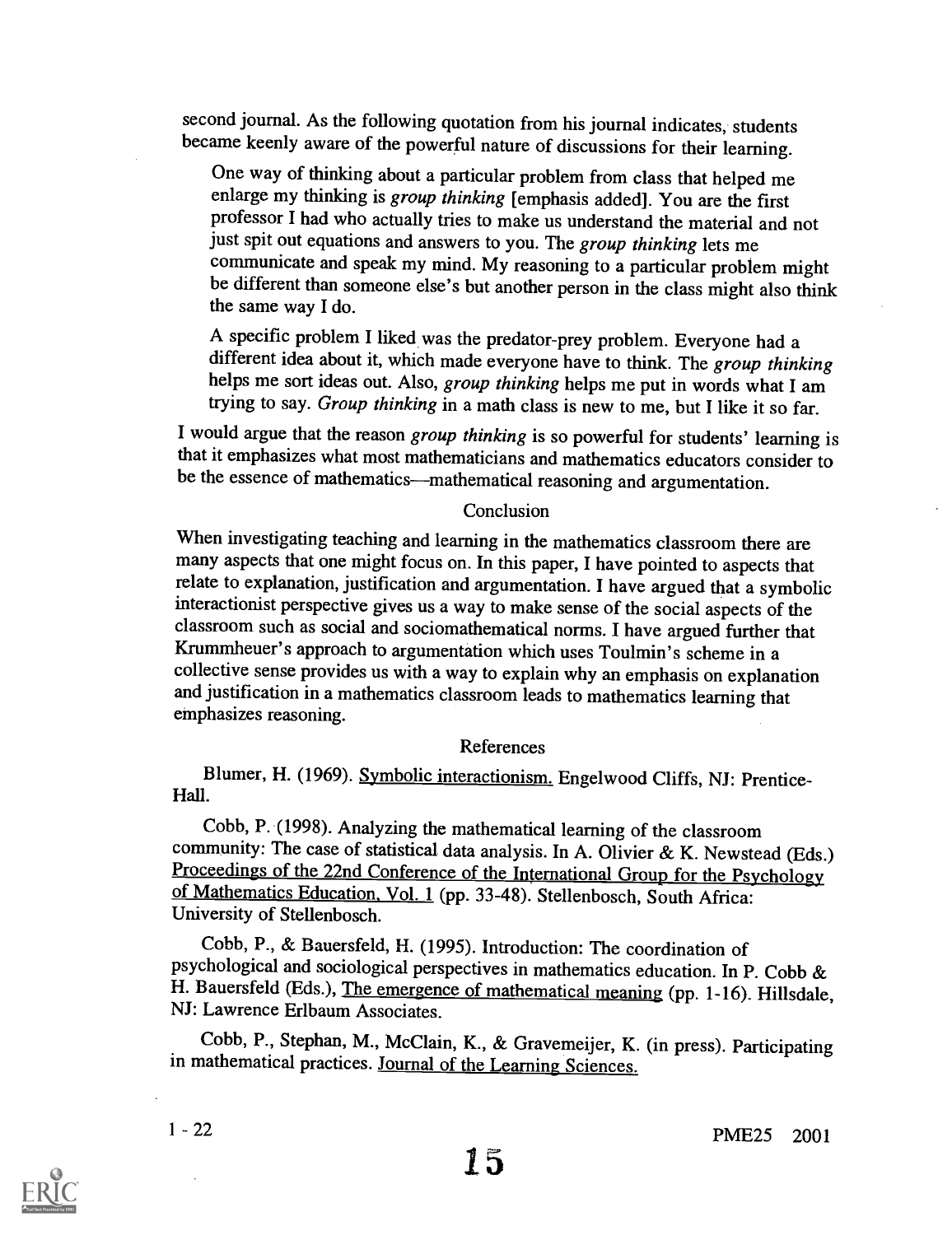Cobb, P., & Yackel, E. (1996). Constructivist, emergent, and sociocultural perspectives in the context of developmental research. Educational Psychologist. 31, 175-190.

Cobb, P., Yackel, E., & Wood, T. (1989). Young children's emotional acts while doing mathematical problem solving. In D. B. McLeod & V. M. Adams (Eds.), Affect and mathematical problem solving: A new perspective (pp. 117-148). New York: Springer-Verlag.

Cobb, P., Wood, T., Yackel, E., & McNeal, B. (1992). Characteristics of classroom mathematics traditions: An interactional analysis. American Educational Research Journal. 29, 573-604.

Duval, R. (2000). Basic issues for research in mathematics education. In T. Nakahara & M. Koyama (Eds.) Proceedings of the Twenty-fourth Conference of the International Group for the Psychology of Mathematics Education, Vol. 1 (pp. 55-69). Hiroshima, Japan: Nishiki Print Co.

Gravemeijer, K. (1994). Educational development and educational research in mathematics education. Journal for Research in Mathematics Education. 25, 443- 471.

Krummheuer, G. (1995). The ethnology of argumentation. In P. Cobb & H. Bauersfeld (Eds.), The emergence of mathematical meaning: Interaction in classroom cultures (pp. 229-269). Hillsdale, NJ: Erlbaum.

Mason, J. (1994). Researching from the inside in mathematics education—Locating an I-you relationship. In J. P. da Ponte & J. F. Matos (Eds.), Proceedings of the Eighteenth Conference of the International Group for the Psychology of Mathematics Education, (pp. 176-194). Lisbon, Portugal: University of Lisbon.

Richards, J. (1991). Mathematical discussions, In E. von Glasersfeld (Ed.), Constructivism in mathematics education (pp. 13-52). Dordrecht, The Netherlands: Kluwer.

Rommetveit, R. (1985). Language acquisition as increasing linguistic structuring of experience and symbolic behavior control. In J. V. Wertsch (Ed.), Culture communication, and cognition (pp. 183-205). Cambridge: Cambridge University Press.

Streefland, L. (1993). The design of a mathematics course: A theoretical reflection. Educational Studies in Mathematics, 25, 109-135.

Toulmin, S. (1969). The uses or argument. Cambridge, UK: Cambridge University Press.

Voigt, J. (1996). Negotiation of mathematical meaning in classroom processes: Social interaction and learning mathematics. In L. P. Steffe, P. Nesher, P. Cobb, G.

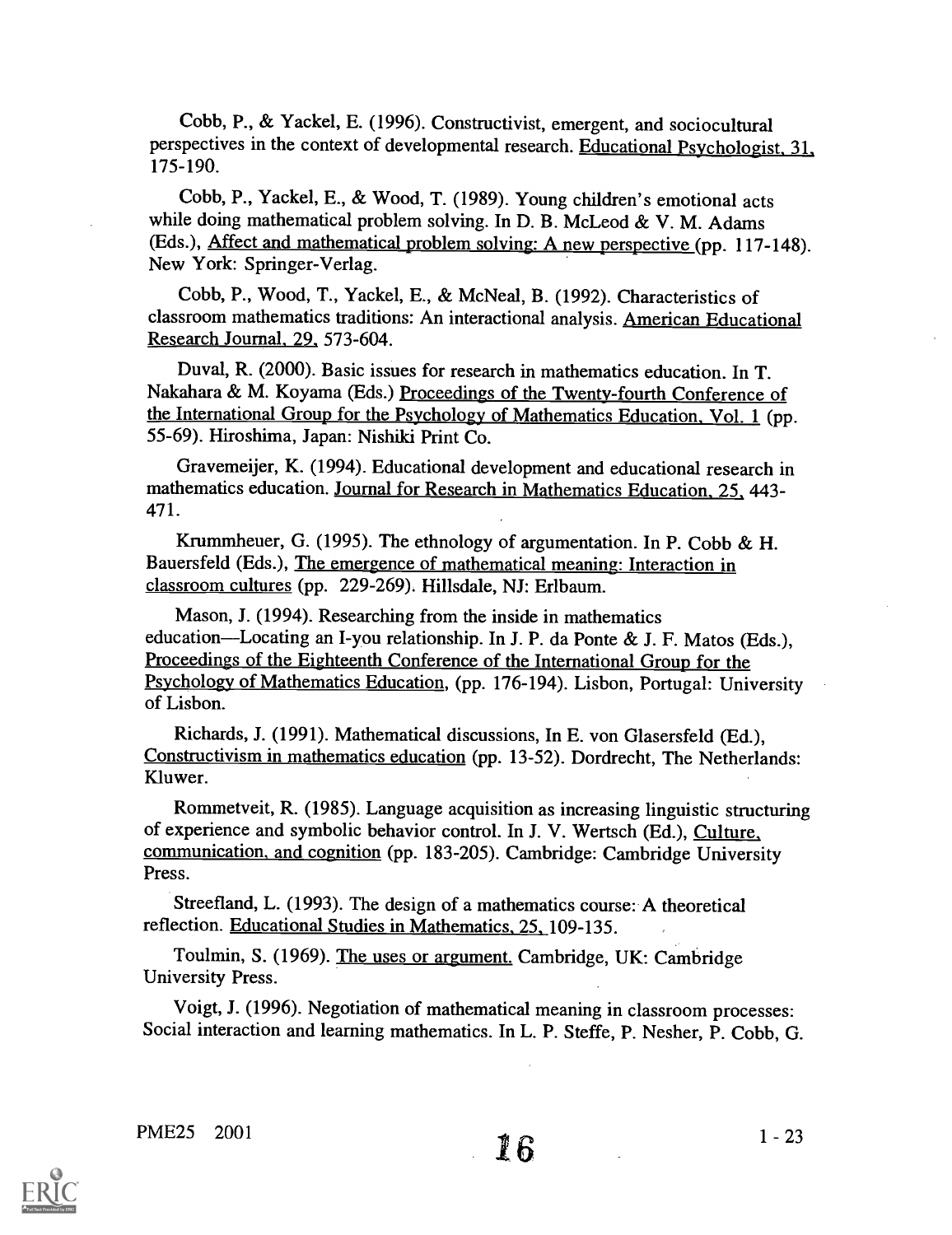A. Goldin, & B. Greer (Eds.), Theories of mathematical learning (pp. 21-50). Mahwah, NJ: Lawrence Erlbaum Associates.

Yackel, E. (1992, August). The evolution of second grade children's understanding of what constitutes an explanation in a mathematics class. Paper presented at the Seventh International Congress of Mathematics Education, Quebec City.

Yackel, E. (1997, April). Explanation as an interactive accomplishment: A case study of one second-grade mathematics classroom. Paper presented at the annual meting of the American Educational Research Association, Chicago.

Yackel, E. (2000, August). Creating a mathematics classroom environment that fosters the development of mathematical argumentation. Paper presented at the Ninth International Congress of Mathematical Education, Tokyo.

Yackel, E., & Cobb, P. (1996). Sociomathematical norms, argumentation, and autonomy in mathematics. Journal for Research in Mathematics Education, 22 390- 408.

Yackel, E., Cobb, P., Wood, T., Wheatley, G., & Merkel, G. (1990). The importance of social interactions in children's construction of mathematical knowledge. In T. Cooney (Ed.), Teaching and learning mathematics in the 1990s. Reston, VA: National Council of Teachers of Mathematics.

Yackel, E., & Rasmussen, C. (in press). Beliefs and norms in the mathematics classroom. In G. Toerner, E. Pehkonen, & G. Leder (Eds.), Mathematical beliefs and implications for teaching and learning of mathematics.

Yackel, E., Rasmussen, C., & King, K. (2001). Social and sociomathematical norms in an advanced undergraduate mathematics course. Journal of Mathematical Behavior, 19, 1-13.

Note

I wish to thank Chris Rasmussen for helpful comments on an earlier draft of this paper.